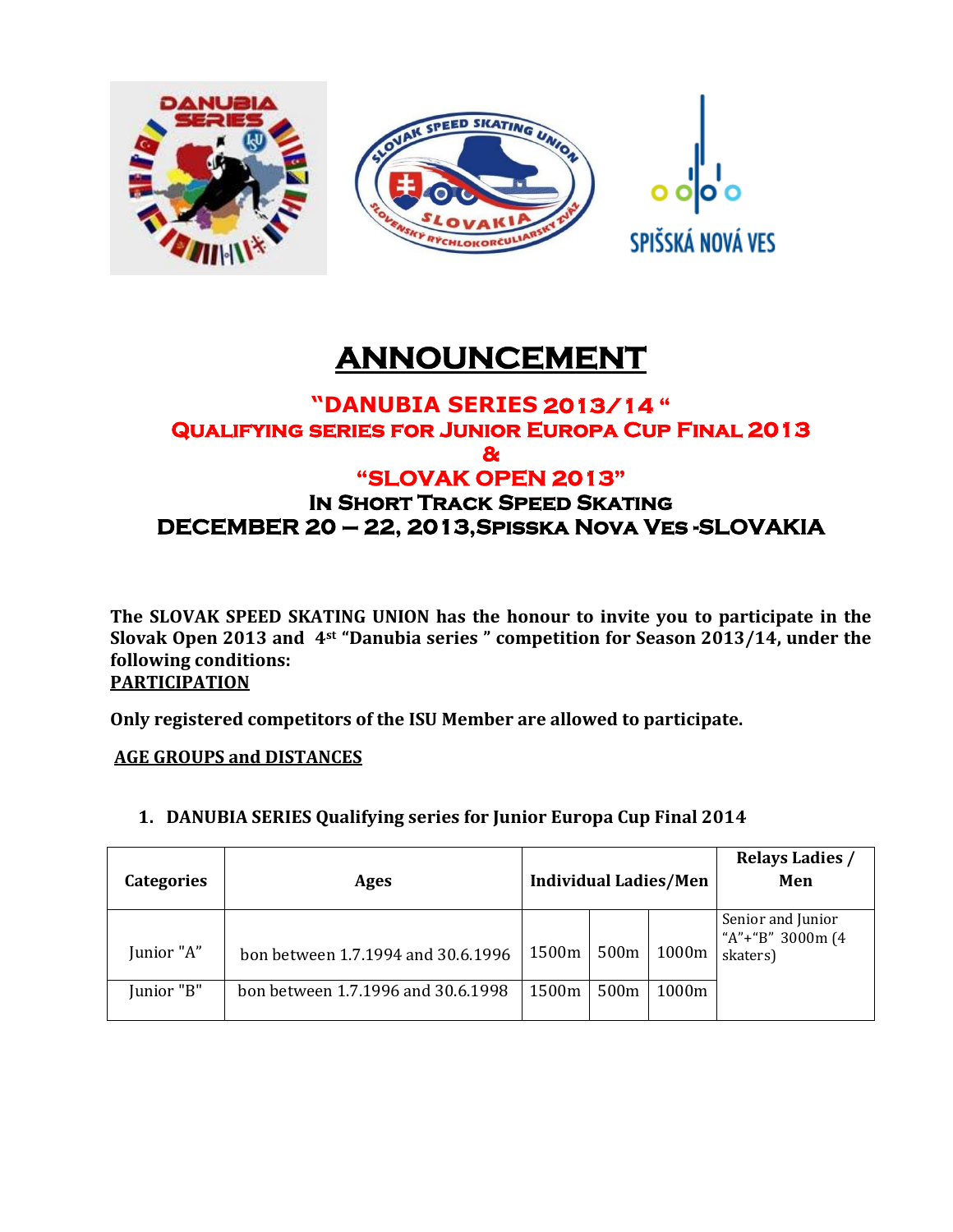#### **2. SLOVAK OPEN 2013**

| <b>Categories</b> | Age                               |       | <b>Individual</b><br>Ladies/Men |       | <b>Relays Ladies /</b><br>Men                     |
|-------------------|-----------------------------------|-------|---------------------------------|-------|---------------------------------------------------|
| *Senior           | bon before 1.7.1994               | 1500m | 500 <sub>m</sub>                | 1000m | Senior and Junior<br>"A"+"B" 3000m (4<br>skaters) |
| *Junior "C"       | bon between 1.7.1998and 30.6.2000 | 1500m | 500 <sub>m</sub>                | 1000m |                                                   |
| *Novic"A+B"       | bon after 1.7.2000                | 1000m | 500m                            | 777m  |                                                   |

 **\* The Senior, Junior "C" and Novic "A"+"B" categories are out of the Danubia Series. They can take part in, but do not get points in these series.**

#### **PRELIMINARY PROGRAM**

| December 19. 2013 Thursday | <b>Team Leaders Meeting</b> | 21:00                    |  |
|----------------------------|-----------------------------|--------------------------|--|
|                            | Warm up                     | 08:00-09:00, 13:00-14:00 |  |
| December 20. 2013 Friday   | Competitions                | 09:00-12:00, 14:00-20:00 |  |
| December 21. 2013 Saturday | Warm up                     | 08:00-09:00, 13:00-14:00 |  |
|                            | Competitions                | 09:00-12:00, 14:00-20:00 |  |
|                            | Warm up                     | 08:00-09:00              |  |
| December 22. 2013 Sunday   | Competitions                | 09:00-14:00              |  |
|                            | <b>Awarding Ceremony</b>    | 14:00                    |  |

#### **COMPETITION SITE**

**The competitions will be carried out in "STEZ Ice arena" ul.T.Vansovej 1, Spisska Nova Ves, Slovakia measuring 30x60 m. The compass of the track is 111.12 m, according to ISU Rules with curves of 8m. During the competitions there will be used 5 tracks with displacement of 1m each. The finish line for all distances is the same; only the starting place of the distances 500 and 1500 m will be changed; 1000 m and the relays will not be changed.**

#### **EQUIPMENTS**

**Only equipments, which are in accordance with the ISU rules, can be used in the competitions. The compulsory rounding of the corners of the blades will be controlled.**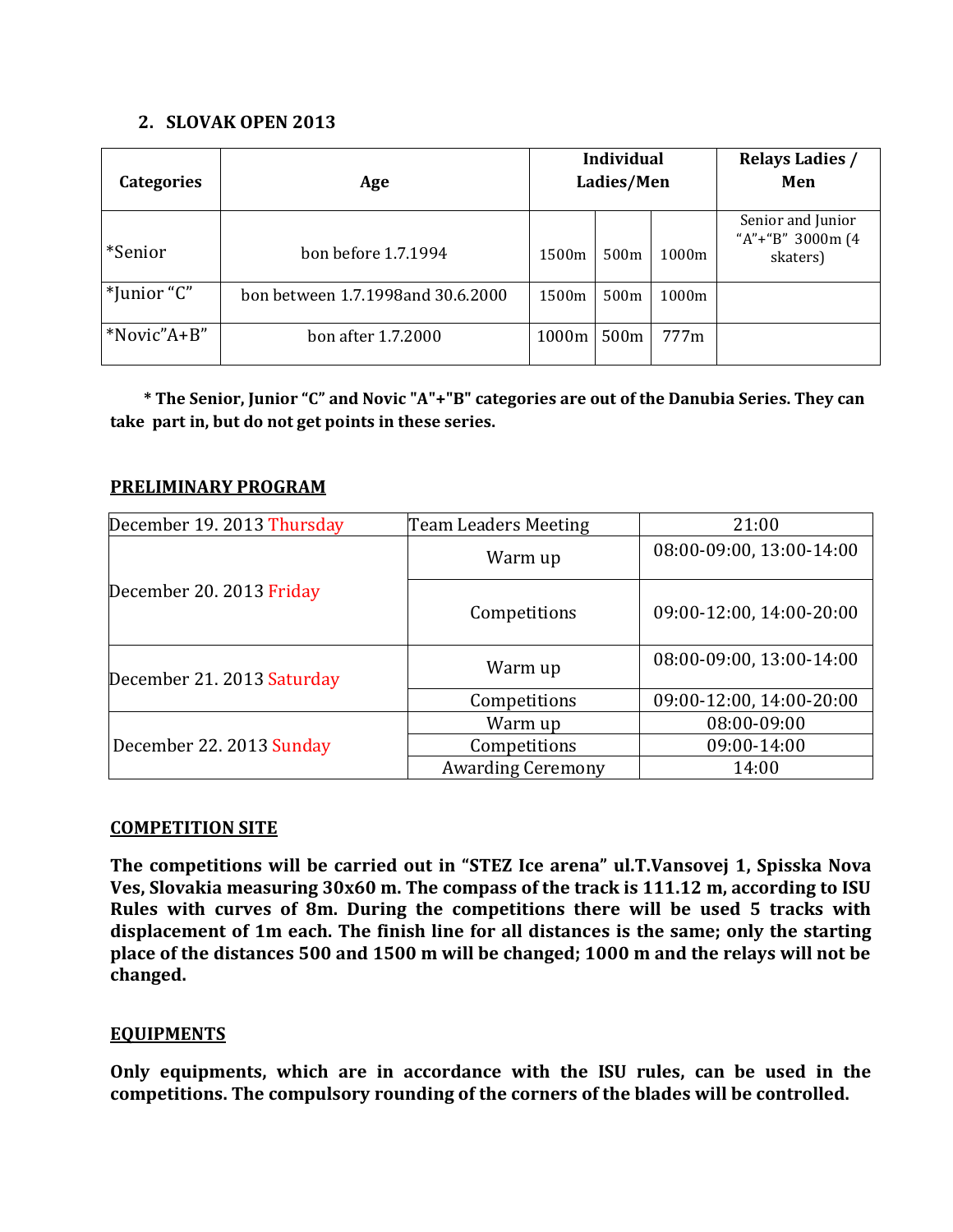#### **ENTRIES**

**The entries must be according to Danubia Open Memorandum 2013-2014 as follows:** 

- **a) Individual entries: each ISU Member and/or their Clubs have the right to enter skaters without limitation according to ISU Regulations.**
- **b) Entries can only be made using the electronically through the Website: [www.shorttracklive.info,](http://www.shorttracklive.info/) indicating the right spelling name and date of birth.**
- **c) Each skater has the right to start in the respective or next higher age category. The skater is not allowed to change the category during the whole competition.**
- **d) ENTRY FEE: EUR 15, - p.p. Competition**

**The fully filled up Preliminary Entries must reach the by December 01. 2013 at the latest!** 

**The Final Entry Forms must be sent to the Competition Office not later than December 12.2013.**

### **·PLEASE USE THE OFFICIAL FORM!**

**You are kindly requested to send the Entry Forms to the following address:**

# **[www.shorttracklive.info,](http://www.shorttracklive.info/)**

## **List of accommodation end meals to the :**

#### **ORGANIZING COMMITTEE**

**SLOVAK SPEED SKATING UNION Tel: +421 53 41 61 332 Fax: +421 53 44 64 756 E-mail: [strack@stez.sk](mailto:strack@stez.sk) , Mrs. . Jozefina Olosova Telephone: +421 903 207 825**

#### **AWARDS**

**The first three-placed competitors of the individual competition in the overall ranking will receive medals accordingly.**

**The skaters of the first three-placed relay teams of each category will be awarded with medals .**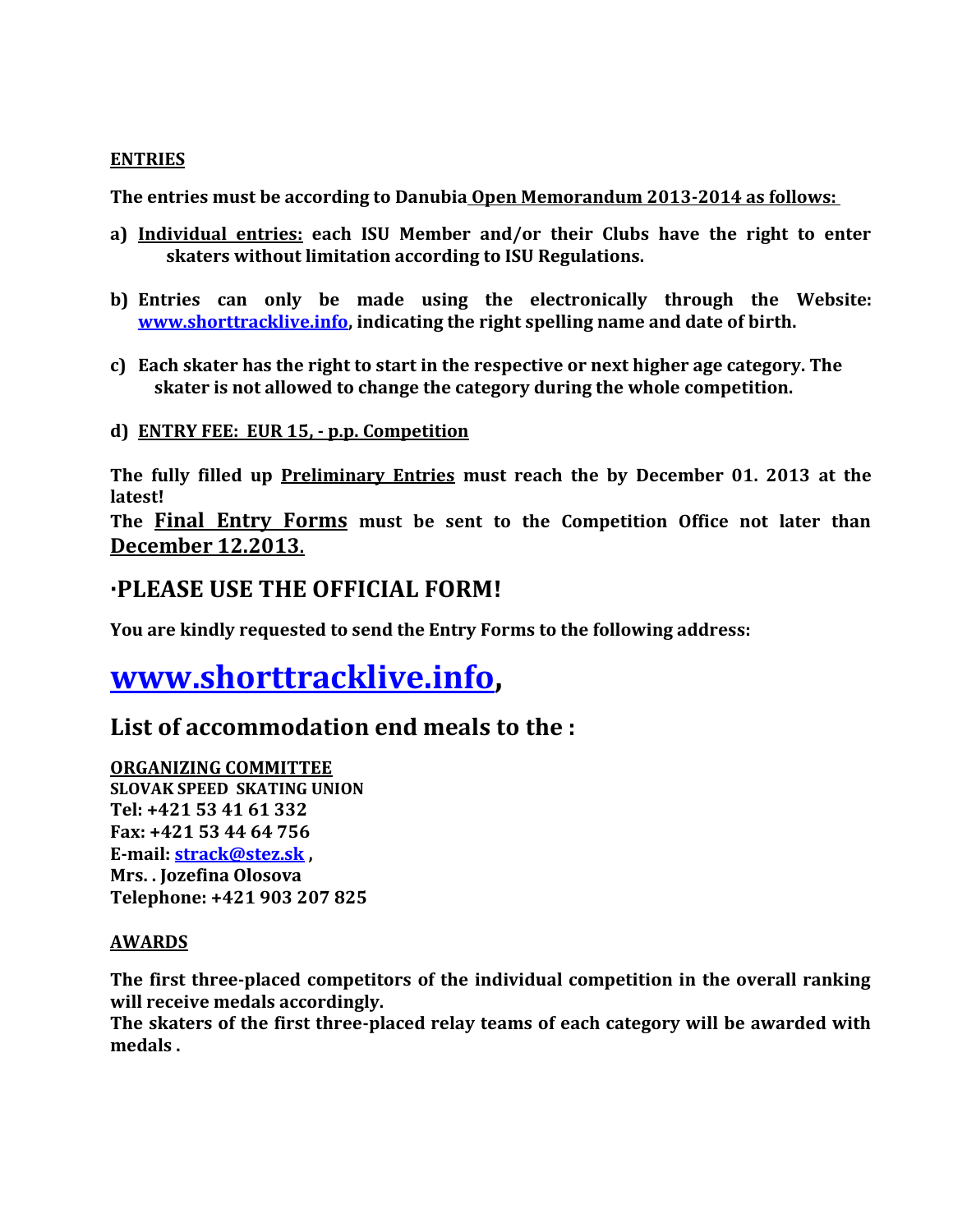#### **LIABILITY**

**Each competitor participating in the competition at his/her own risk and assurance. The competition is completely open for all ISU Members.**

#### **HOTEL ACCOMODATION**

**Accommodation for the Event Organising Members' National teams: The Teams from Czech Republic, Hungary, Latvia, Poland, Romania and Austria are represented in the earlier agreed number of participants and will be accommodated in :**

#### **Hotel PREVEZA \*\* (600 m from ice arena)**

Za Hornadom 12 Spišská Nová Ves [www.hotel-preveza.sk](http://www.hotel-preveza.sk/) Prize per person per night: (including breakfast) 18,00€ Meals per person : lunch 5,00€, dinner 5,00€.

#### **Hotel SPORT\*\* (ice arena)**

T.Vansovej 10 Spisska Nova Ves [www.hotel-sport.sk](http://www.hotel-sport.sk/) Prize per person per night: (including breakfast) 18,00€ Meals per person : lunch 5,00€, dinner 5,00€.

#### **Park Hotel Centrum\*\*\* (200 m from ice arena)**

Spisska Nova Ves ul. Zimna 34 [www.parkhotelcentrum.sk](http://www.parkhotelcentrum.sk/) Prize per person per night: (including breakfast) 22,00€ Meals per person in Hotel SPORT : lunch 5,00€, dinner 5,00€.

#### **The hotel and meals expenses must be paid in advance at the arrival at the Organising Committee. Method of Payment: Cash in €**

#### **Оfficial Hotel for participants :**

**The participating teams are responsible for their own meals and accommodation. The Organizing Committee can offer/announce accommodation in a bed and breakfast solution at the following hotel:**

#### **Hotel METROPOL\*\*\* (300 m from ice arena)**

Štefánikovo Námestie 2 , Spišská Nová Ves, [www.hotel-metropol.sk](http://www.hotel-metropol.sk/) Prize per person per night: Single room 15,40 €, Double room 12,40 € Meals per person : breakfast 4,00€, lunch 5,00€, dinner 6,00€.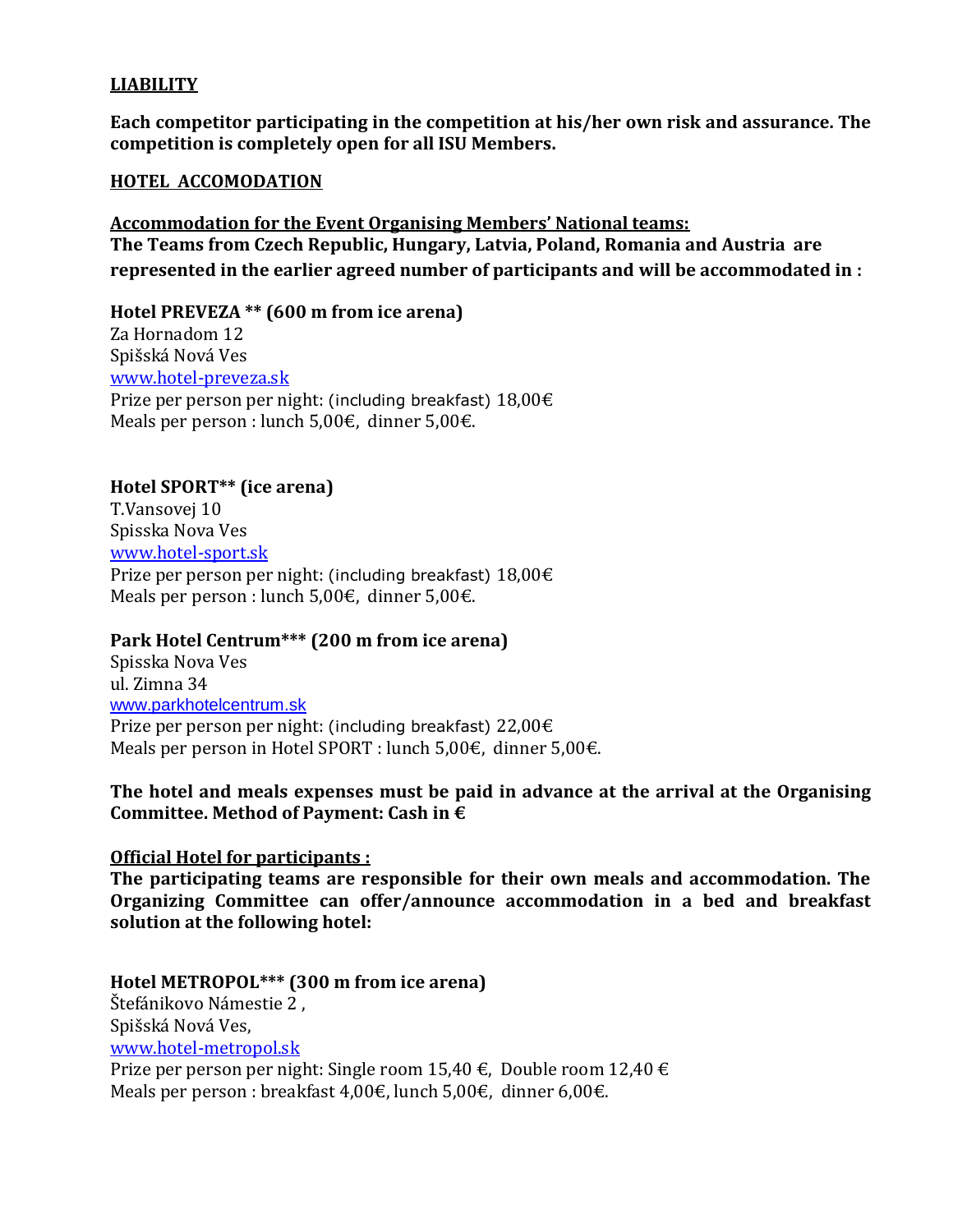#### **Hostel Limba (2km from ice arena)**

Markušovská cesta 2 Spisska Nova Ves [www.slovenskyraj.sk/limba/](http://www.slovenskyraj.sk/limba/)  Prize per person per night: 11,40 € Meals per person in Hotel Preveza : breakfast 4,00€, lunch 5,00€, dinner 5,00€.

#### **Pension Slovdekra (2km from ice arena)**

Duklianska 57 Spisska Nova Ves [www.slovenskyraj.sk/penzionslovdekra/](http://www.slovenskyraj.sk/penzionslovdekra/) Prize per person per night: 12,40 € Meals per person: breakfast 4,00€, dinner 4,00€. Meals lunch per person in Hotel Sport (ice arena) :  $5,00 \in$ 

**The hotel and meals expenses must be paid in advance at the arrival at the hotels. Method of Payment: Cash in Card**

**All entries, hotel reservations and other inquiries should be addressed to the Organizing Committee as indicated above.**

#### **IMPORTANT!**

**Please indicate your intention of participation as soon as possible in order to enable us to prepare the competition in the best conditions, as well as your travel details plane. Cost of transportation from Kosice to Spisska Nova Ves and back: 30 Eur/pers.**

**Spisska Nova Ves, October 22th, 2013**

**Jan Magdosko President of Slovak Speed Skating Union**